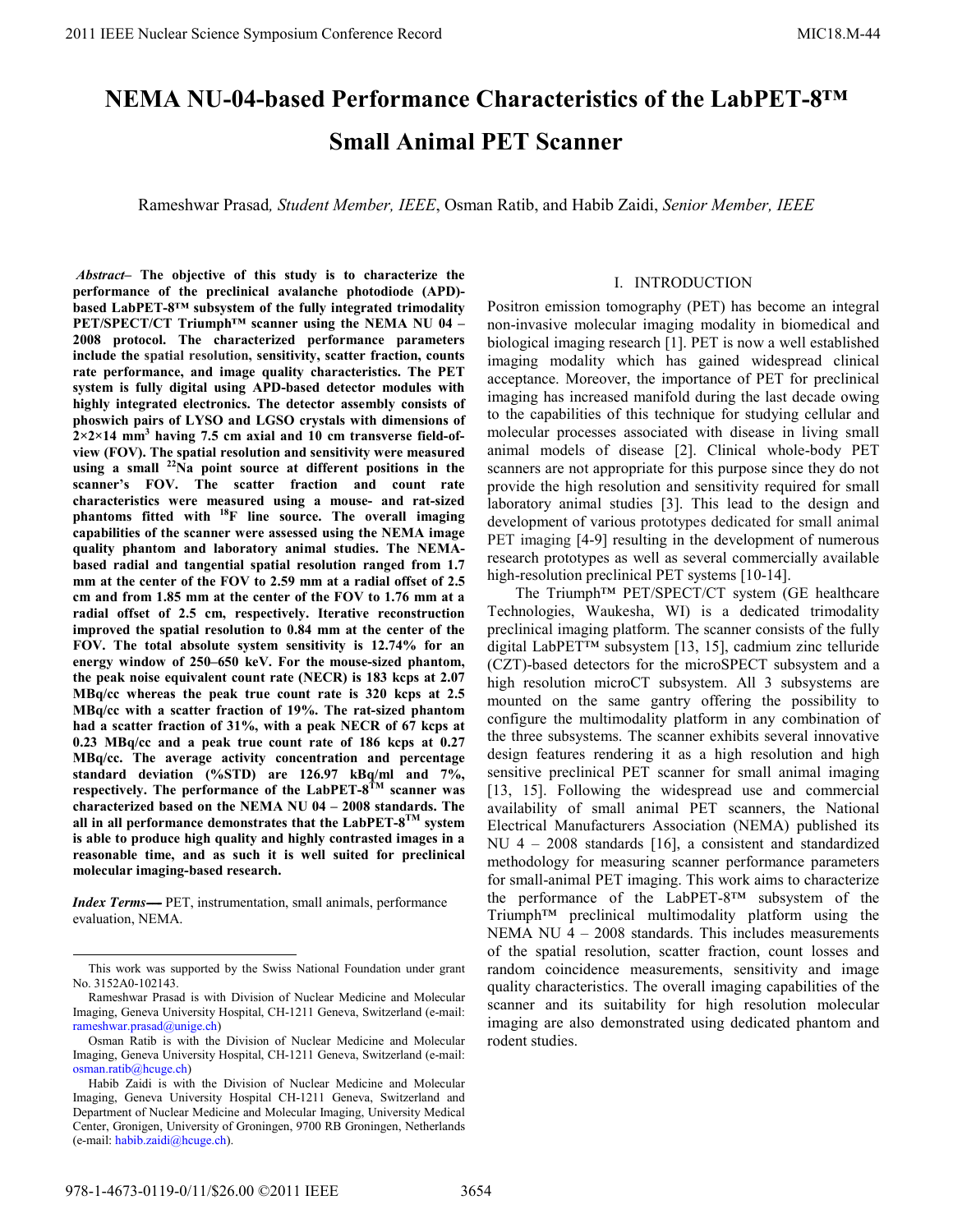### II. MATERIALS AND METHODS

## *A. System description*

The Triumph™ PET/SPECT/CT platform is a state-of-the-art preclinical system dedicated for rodents' imaging. The LabPET-8™ subsystem is designed with quasi-individual crystal readout along with parallel digital architecture to achieve the high-performance required for high resolution small animal imaging. The detector array consists of 6144 crystals arranged in contiguous rings with a ring diameter of 16.2 cm and an axial FOV of 7.5 cm. The scintillation crystals are composed of an assembly of  $Lu_{0.4}Gd_{1.6}SiO_5$  (LGSO) and Lu<sub>1.9</sub>Y<sub>0.1</sub>SiO<sub>5</sub> (LYSO) having dimensions of  $2\times2\times14$  mm<sup>3</sup>, which are optically coupled one after the other, creating phoswich pairs of detectors. Some important characteristics and features of the LabPET-8™ are summarized in Table 1. Additional details about the LabPET-8™ design and architecture is given elsewhere [15, 17].

Table1. Summary of the LabPET- $8^{TM}$  technical specifications.

| Parameter                    | Specification                          |  |
|------------------------------|----------------------------------------|--|
| Detector crystal material    | Phoswich pair of LYSO and<br>LGSO      |  |
| Crystal dimension            | $2.0\times2.0\times14$ mm <sup>3</sup> |  |
| No. of detector rings        | 32                                     |  |
| Crystals per ring            | 192                                    |  |
| Total no. of crystals        | 6144                                   |  |
| Detector ring inner diameter | $162 \text{ mm}$                       |  |
| Transaxial field-of-view     | $100 \text{ mm}$                       |  |
| Axial field-of-view          | 75 mm                                  |  |

Unless otherwise stated, all PET studies are acquired using a 250–650 keV energy window and 22 ns coincidence timing window. The list-mode data were binned into threedimensional (3D) histograms or sinograms. These 3D sinograms were further rebinned to two-dimensional (2D) sinograms using single-slice rebinning (SSRB). Images were reconstructed using either 2D analytic filtered-backprojection or iterative maximum likelihood expectation maximization (MLEM) algorithms with 10 iterations for the latter.

The physical response of the scanner fully compensates for the missing data due to in-plane gaps between detector modules. The LabPET-8™ scanner provides the option of image reconstruction in high resolution mode using 0.25 mm pixel size instead of 0.5 mm used in normal mode.

## B. *Spatial resolution*

The spatial resolution was evaluated using a  $^{22}$ Na point source having dimensions of 0.25 mm and an activity of 1.11 MBq enclosed in an acrylic cube of 1 cm<sup>3</sup> (Eckert  $&$  Ziegler Isotope Products, Valencia CA). Data were acquired at the center of the FOV  $(Z=0 \text{ mm})$  and one-fourth of the axial FOV  $(Z=18.8 \text{ m})$ mm) for radial offsets of 5 mm, 10 mm, 15 mm, and 25 mm. Each acquisition had more than  $10<sup>5</sup>$  prompt counts. The SSRB sorted data were reconstructed using 2D FBP without smoothing. The spatial resolution in radial, tangential and axial directions was analyzed in terms of full width at half maximum (FWHM) and full width at tenth maximum (FWTM) according to NEMA NU 4 – 2008 standards. Since the scanner design is optimized for iterative reconstruction taking advantage of modeling the system response of the scanner to improve the spatial resolution and overall image quality [18], the spatial resolution was also calculated using 2- D MLEM iterative reconstruction with 10 iterations and span of 5. Both FBP and MLEM reconstructions were performed in high resolution mode. The volumetric resolution was computed as the product of the axial, radial and tangential resolutions.

## C. *Scatter fraction and counting rate measurements*

Scatter fraction and count rate performance were evaluated using specially designed mouse- and rat-sized phantoms according to NEMA NU 4 – 2008 specifications. Both phantoms are made of a solid, circular cylinder composed of high density polyethylene (density  $0.96 \pm 0.1$  g/cm<sup>3</sup>). The mouse-sized phantom is  $70\pm0.5$  mm long and  $25\pm0.5$  mm in diameter whereas the rat-sized phantom has a diameter of  $50\pm0.5$  mm and length of  $150\pm0.5$  mm. A cylindrical hole (3.2) mm diameter) is bored parallel to the central axis at a radial offset of 10 mm and 17.5 mm for the mouse and rat phantom, respectively. The starting  $[$ <sup>18</sup>F] activity solution is 105 MBq for the mouse-sized phantom and 150 MBq for the rat-sized phantom.To evaluate intrinsic scanner counting rate, two acquisitions of 10 hours each were performed using the mouse and rat phantoms without any radioactivity. For all acquisitions, prompt sinograms without any corrections were generated. Acquisition and processing of data followed strictly the NEMA NU 4 - 2008 standards.

The scatter fraction, count losses and random coincidence analysis was implemented using an in-house developed program implemented in MATLAB 7.4 (Mathworks, Natick, MA).

### D. *Sensitivity*

The sensitivity was measured using the same  $22$ Na point source used in the above described spatial resolution measurements. An acquisition was performed for 10,000 true events by centering the source in the scanner's FOV. The acquisition time was noted and utilized for subsequent acquisitions at positions stepped axially covering the whole scanner's axial FOV. Also the background true event rate was measured by acquiring data in the absence of a radioactive source in the FOV. All data were analyzed according to NEMA NU 4 – 2008 standards.

The axial sensitivity profile was plotted using the absolute sensitivity for each slice.

## *E. Image quality characteristics*

Image quality characteristics were assessed using a specially designed NEMA NU  $4 - 2008$  image-quality phantom. The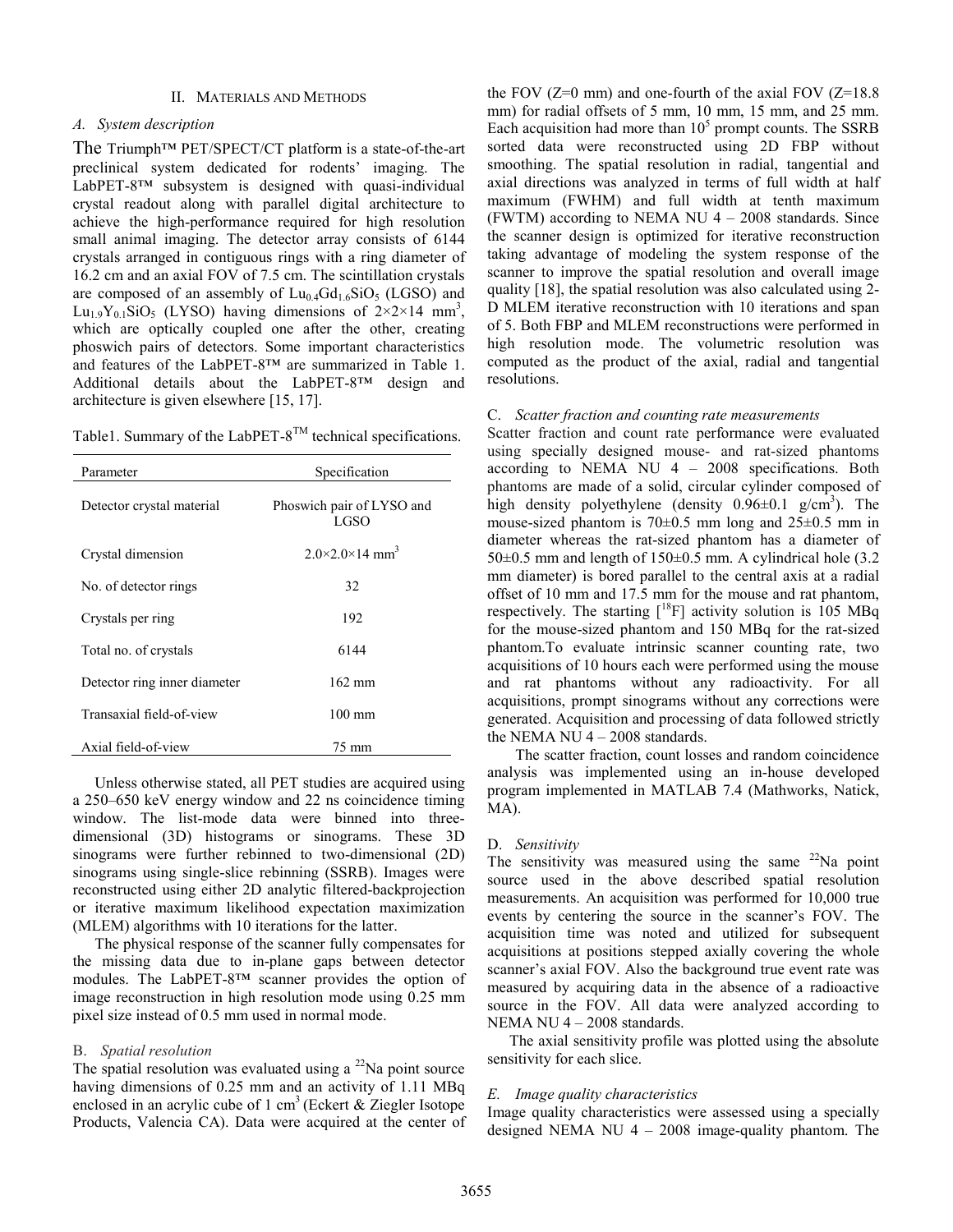phantom is made up of polymethylmethacrylate with internal dimensions of 50 mm length and 30 mm diameter. The phantom consists of 3 compartments: a uniform region, 5 rods of different diameters and 2 non-radioactive chambers. The phantom was filled with 6.1 MBq of  $^{18}$ F. The acquisition started when the activity in the phantom was 3.7 MBq and lasted 20 minutes. Normalization and random corrections were applied to the acquired data before image reconstruction. The PET emission data were reconstructed using 2D-MLEM (10 iterations, span 63) resulting in a  $240\times240\times63$  image matrix with voxel size of  $0.25 \times 0.25 \times 1.17$  mm<sup>3</sup>. A 22.5 mm diameter (75% of active diameter) by 10 mm depth cylindrical volume of interest (VOI) was drawn over the center of the uniform region of the image quality phantom. The average activity concentration, maximum and minimum values in the VOI, and the percentage standard deviation (%STD) were measured. The reconstructed image slices covering the central 10 mm length of the rods were averaged to obtain a single slice of lower noise. Circular ROIs were drawn on this image, around each rod and background, with diameters twice the physical diameter of the rods. The maximum values in each of these ROIs were measured. The transverse image pixel coordinates of the locations with the maximum ROI values were recorded and used to create line profiles along the rods in the axial direction. The standard deviation and mean value of a rod profile and background were calculated. Image quality data were analyzed according to NEMA NU 4 – 2008 standards.

#### III. RESULTS

## A. *Spatial resolution*

The measured radial, tangential and axial spatial resolution in terms of FWHM and FWTM (mm) are plotted in Fig. 1 for FBP reconstruction as recommended by the NEMA NU 4 – 2008 standards. The FWHM radial resolution ranged from 1.7 mm at the centre of the FOV to 2.59 mm at a radial offset of 25 mm whereas the FWTM ranged from 3.1 mm to 4.91 mm for the same radial offset. The axial resolution ranged from 2.41 mm at the centre FOV to 2.63 mm at a radial offset of 25 mm whereas the FWTM ranged from 4.4 mm to 4.79 mm for the same radial offset. The tangential resolution was more or less constant for the radial offsets. The FWHM volumetric resolution at axial positions  $Z=0$  and  $Z=18.8$  mm is 7.5 mm<sup>3</sup> and 8.3 mm<sup>3</sup>, respectively.

Iterative reconstruction with accurate statistical modeling of the system's response function improved substantially the spatial resolution. The radial resolution ranged from 0.84 mm at the centre of the FOV to 1.14 mm at a radial offset of 25 mm whereas the FWTM ranged from 1.53 mm to 2.08 mm for the same radial offset. The axial resolution ranged from 1.55 mm at the centre of the FOV to 1.53 mm at a radial offset of 25 mm whereas the FWTM ranged from 2.83 mm to 2.81 mm for the same radial offset. The tangential resolution was almost constant for the radial offsets. The FWHM volumetric resolution at axial positions  $Z=0$  and  $Z=18.8$  mm positions is  $1.31$  mm<sup>3</sup> and  $1.43$  mm<sup>3</sup>, respectively.



Fig. 1. Radial, tangential and axial spatial resolution as a function of radial offset reported in terms of FWHM (A) and FWTM (B) using FBP reconstruction. Data were measured at two axial positions: at the center of the axial FOV and at  $\frac{1}{4}$ from the center of axial FOV.

## B. *Scatter fraction, count losses and random coincidence measurements*

The count rate performance of the scanner for the mouse- and rat-sized phantoms is shown in Fig. 2. The total, true, random, scatter and NEC rates are plotted against the average effective activity concentration for both mouse- and rat-sized phantoms. For the mouse-sized phantom, the peak NECR is 183 kcps at 2.07 MBq/cc whereas the peak true count rate is 320 kcps at 2.50 MBq/cc with a scatter fraction of 19%. The rat-sized phantom produced a scatter fraction of 31 %, with a peak NECR of 67 kcps at 0.23 MBq/cc and a peak true count rate of 186 kcps at 0.27 MBq/cc.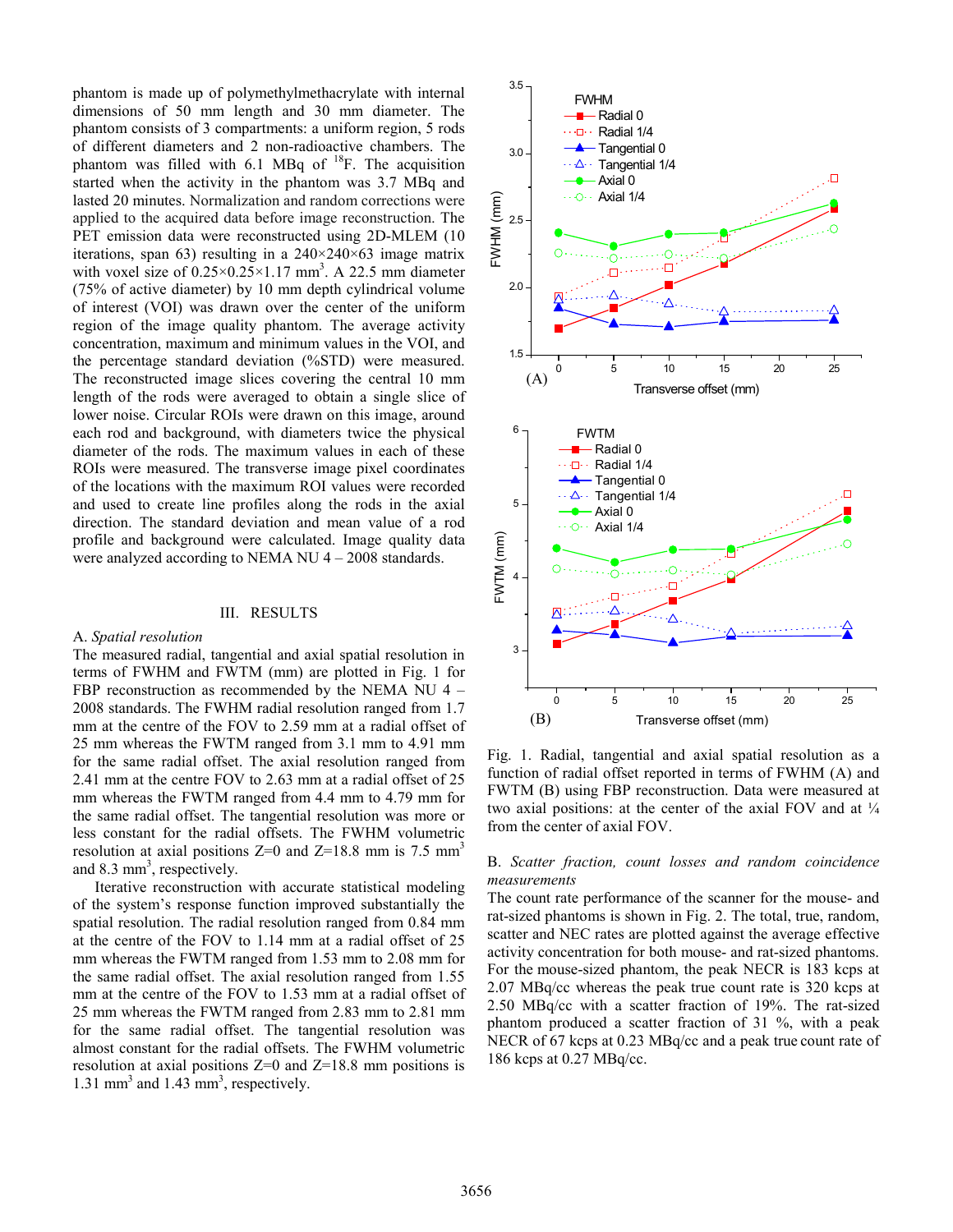

Fig. 2. Count rate performance plots as a function of the average effective activity concentration of the line source for both a mouse-sized phantom (A) and a rat-sized phantom (B).

## C. *Sensitivity*

The NEMA NU  $4 - 2008$  standards suggest calculating the system sensitivity as the sum of the sensitivity for each slice. The total sensitivity for the mouse and rat length is 0.16 cps/Bq whereas the total absolute sensitivity is 12.74%. The system peak absolute sensitivity is 1.33%. Fig. 3A depicts the axial sensitivity profile plotted for the absolute sensitivity *SA* against each slice.



Fig. 3. (A) Recovery coefficients and standard deviations for 5 rods of different size ranging between 1 and 5 mm. (B) The axial absolute sensitivity profile along the z-axis of the LabPET-8™ scanner

#### D. *Image quality characteristics*

The mean, maximum and minimum activity concentration results and the percentage standard deviation are presented in Table 2. The recovery coefficients (RCs) and absolute standard deviation for the different rods are shown in Fig. 3B.The spill-over ratios and the percentage standard deviation obtained for the water- and air-filled inserts of the image quality phantom are reported in Table 3. Representative images of the NEMA image quality phantom are shown in Fig. 4, illustrating a transaxial view of the 5 rods, a coronal view of NEMA image quality phantom, a transaxial view of the uniform region of the phantom and a profile across the uniform area. The regions of interest defined for quantitative analysis are also shown.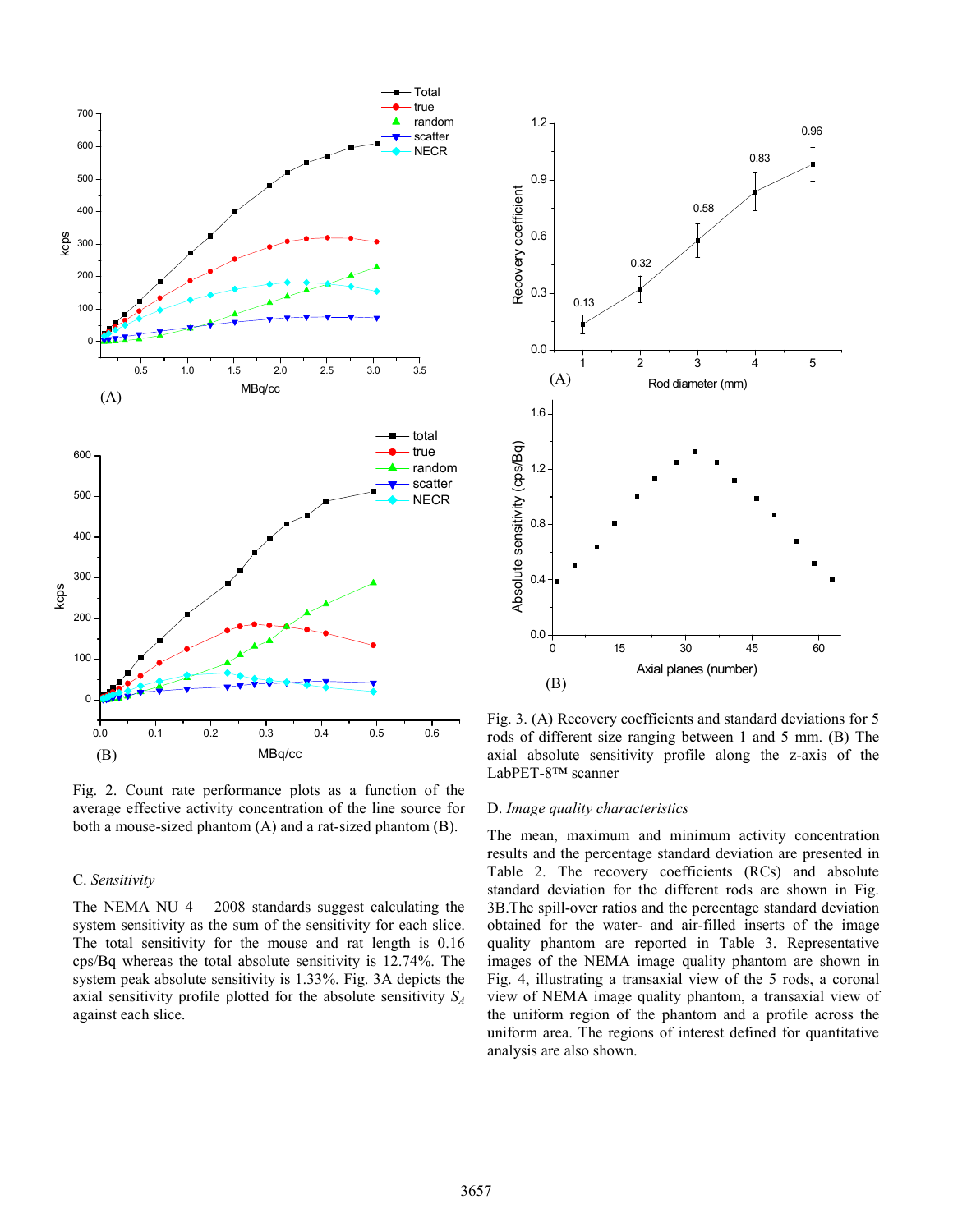Table 2. Uniformity analysis results obtained using MLEM reconstructions in terms of mean, maximum and minimum activity concentration values in the defined volume of interest (VOI).

| Mean     | Maximum  | Minimum  | $\%STD$ |
|----------|----------|----------|---------|
| (kBq/ml) | (kBq/ml) | (kBq/ml) |         |
| 126.97   | 156.35   | 97.68    | $7.0\%$ |

Table 3. Spill-over ratios (SOR) and standard deviation (%).

| Region                   | <b>SOR</b> | $\%STD$ |
|--------------------------|------------|---------|
| Water-filled<br>cylinder | 0.20       | 16.0    |
| Air-filled cylinder      | 0.11       | 9.0     |



Fig. 4. Images of the NEMA NU-4 image quality phantom showing a transverse plane corresponding to the rods region with ROIs defined on each rod (A), a transverse plane of the uniform region (B), a transverse plane of non-radioactive chambers (C), and a line profile across the uniform area of the phantom (D). The defined ROIs for quantitative analysis are also shown.

#### IV. DISCUSSION

The overall performance of the LabPET-8™ subsystem of Triumph™ multimodality platform was evaluated according to NEMA NU 4 –2008 standards. Despite that the performance assessment of many small animal PET scanners developed in academic and corporate setting based on the NEMA NU 4 – 2008 standards is documented in recent literature [11, 14, 19- 24], to the best of our knowledge, there is a lack of published scientific literature reporting on the performance characterization of the LabPET-8™ system using these standards.

The FBP reconstructed spatial resolution shows that the tangential spatial resolution does not vary significantly throughout the transverse FOV. However, the radial resolution is degraded as the radial offset increases. Despite the twolayer scintillation crystal array or phoswich detector to allow coarse estimation of photon depth of interaction, there is a residual transverse parallax error. The deterioration of the axial spatial resolution at higher radial offsets is due to crystal penetration in the axial direction and known limitations of SSRB rebinning used on the LabPET-8™ scanner. In comparison to FBP reconstructed spatial resolution, the MLEM reconstructed spatial resolution which accurately models the physical response of the scanner in the system matrix clearly shows the improvement of the spatial resolution in all three directions. The spatial resolution results for radial and tangential resolutions are in good agreement with those published for the LabPET™ scanner by the University of Sherbrooke group [13]. The slight differences between our and previously published results are due to the difference between acquisition and processing firmware used for generating those results [25], difference in data acquisition energy window (250-650 keV in our case versus 375-650 keV used in the above referenced study) and maximum ring difference applied (31 in our case versus 15). It should also be noted that we neglected in our calculations the effects of the size and shape of the source and non-collinearity of positron annihilation. Fourier rebinning (FORE) should also replace SSRB to improve the axial spatial resolution of the system.

The measured count rate characteristics demonstrate that the LabPET-8™ has suitable count rate performance for optimal imaging of rodents. The achieved NEMA-based peak NECR of 183 kcps for mouse and of 67 kcps for rat-sized phantom is similar to results obtained on the eXplore VISTA small animal PET scanner [26]. The NECR obtained for the rat-sized phantom is lower than the one obtained for the mouse-sized phantom because of the higher photon attenuation of the true events, and higher scatter and random count rates. The NECR for the mouse-sized phantom peaked at a higher activity concentration than for the rat-sized phantom because the true count rate decreases more rapidly than the random count rate as object size increases [27]. The SF values of 19% for the mouse- and 31 % for the rat-sized phantoms for the LabPET-8™ scanner are comparable with those reported for the same system [28] and for the microPET Focus 120 PET scanner [29].

For an energy window of 250-650 keV and timing window of 22 ns, the system peak absolute sensitivity is 1.33% as compared to 2.1% for the LabPET-8<sup>™</sup> scanner [13] using multiple coincidence time windows of 10 ns, 15 ns and 20 ns for LYSO-LYSO, LGSO-LYSO and LGSO-LGSO. The discrepancy can be due to different time window settings and the noise threshold which is individually applied to each detector to reject electronic noise. The axial sensitivity profile presents the typical 3D characteristic of axial sensitivities in which a linear drop of sensitivity from the center to the edge of the FOV is observed (Fig. 3A). The NEMA image quality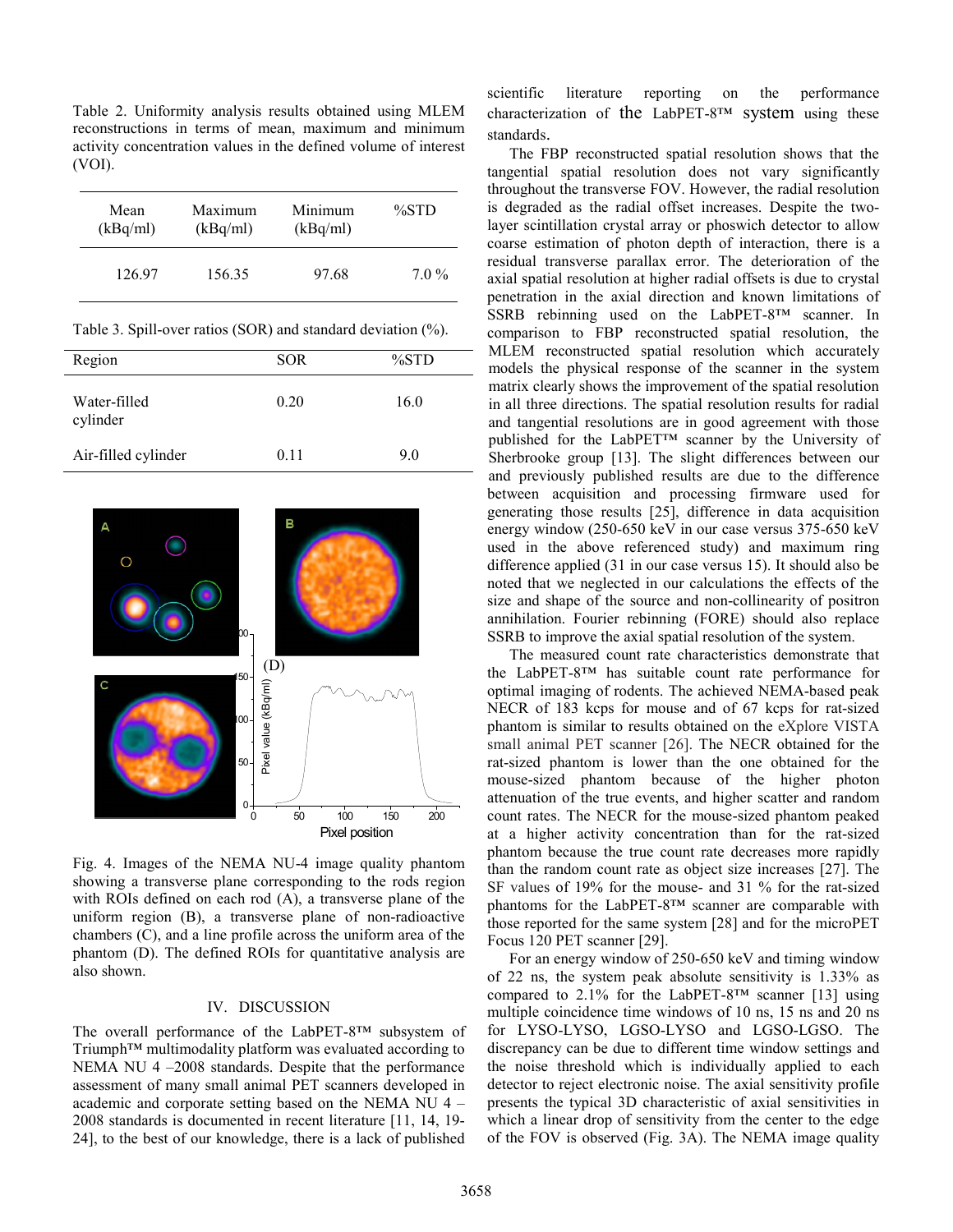test provides a common and standardized approach for the overall assessment of image quality of a PET scanner. The %STD which expresses the uniformity of an image is 7% in contrast to 5.29% reported for the Inveon small animal PET scanner [11]. This is due to the fact that our image quality data are not corrected for attenuation and scatter whereas those of the Inveon scanner are corrected for the above mentioned physical degrading factors. The recovery coefficients for the five different rods varied from 0.13 to 0.96. These values are similar to those reported earlier for the LabPET™ scanner [13]. SOR values of water and air-filled chambers are 0.20 and 0.11 having percent standard deviation of 16% and 9%, respectively. Such high values for SOR were expected since the images were not corrected for attenuation and scatter.

Overall, the results demonstrate that the LabPET-8™ subsystem of the Triumph<sup>™</sup> multimodality platform is capable of producing high-quality images desirable for molecular imaging-based biomedical research. The performance capabilities of the system can be improved further using fully 3D statistical iterative reconstruction algorithms incorporating accurate modeling of PET scanner response and implementation of CT-based PET quantitative correction procedures.

# V. CONCLUSION

The performance of the LabPET-8™ subsystem of the Triumph™ PET/SPECT/CT scanner has been fully characterized using the NEMA NU 04 – 2008 standards. The results indicate that the scanner has a high and uniform spatial resolution across the FOV and a good sensitivity. The count rate performance results demonstrate that the scanner is well suited for imaging rodents allowing the acquisition of good statistics in a relatively short time. The image quality phantom results indicate that the image uniformity and RC values are reasonable. However, these performance parameters can be improved by applying appropriate image correction procedures including CT-based attenuation and scatter corrections [30, 31]. The overall performance shows that the Triumph™ LabPET-8™ scanner is suitable for preclinical imaging-based research and could be considered as one of the most technologically advanced dedicated small-animal PET scanners available today.

### ACKNOWLEDGEMENTS

This work was supported by the Swiss National Science Foundation under grant SNSF 3152A0-102143.

### **REFERENCES**

- [1] M. E. Phelps, "PET: the merging of biology and imaging into molecular imaging.," *J Nucl Med,* vol. 41, pp. 661-681, 2000.
- [2] C. S. Levin and H. Zaidi, "Current trends in preclinical PET system design.," *PET Clinics,* vol. 2, pp. 125-160, 2007/4 2007.
- [3] D. B. Stout and H. Zaidi, "Preclinical multimodality imaging in vivo.," *PET Clin,* vol. 3, pp. 251-273, 2008.
- [4] K. Ziemons, E. Auffray, R. Barbier, G. Brandenburg, P. Bruyndonckx, Y. Choi, D. Christ, N. Costes, Y. Declais, O. Devroede, and e. al., "The ClearPETTM project: development of a 2nd generation highperformance small animal PET scanner.," *Nucl Instr Meth A,* vol. 537, pp. 307-311, 2005/1/21 2005.
- [5] Y.-C. Tai, A. Chatziioannou, Y. Yang, R. W. Silverman, K. Meadors, S. Siegel, D. Newport, J. R. Stickel, and S. Cherry, "MicroPET II: design, development and initial performance of an improved microPET scanner for small-animal imaging.," *Phys Med Biol,* vol. 48, pp. 1519- 1537, 2003.
- [6] P. M. Bloomfield, S. Rajeswaran, T. J. Spinks, S. P. Hume, R. Myers, S. Ashworth, K. M. Clifford, W. F. Jones, L. G. Byars, J. Young, and et al., "The design and physical characteristics of a small animal positron emission tomograph.," *Phys Med Biol,* vol. 40, pp. 1105-1126, Jun 1995.
- [7] A. P. Jeavons, R. A. Chandler, and C. A. R. Dettmar, "A 3D HIDAC-PET camera with sub-millimetre resolution for imaging small animals.," *IEEE Trans Nucl Sci,* vol. 46, pp. 468-473, 1999.
- [8] A. Del Guerra, G. Di Domenico, M. Scandola, and G. Zavattini, "YAP-PET: first results of a small animal positron emission tomograph based on YAP:Ce finger crystals.," *IEEE Trans Nucl Sci,* vol. 45, pp. 3105- 3108, 1998.
- [9] S. Surti, J. S. Karp, A. E. Perkins, R. Freifelder, and G. Muehllehner, "Design evaluation of A-PET: A high sensitivity animal PET camera.," *IEEE Trans Nucl Sci,* vol. 50, pp. 1357-1363, 2003.
- [10] Y. C. Tai, A. Ruangma, D. Rowland, S. Siegel, D. F. Newport, P. L. Chow, and R. Laforest, "Performance evaluation of the microPET focus: a third-generation microPET scanner dedicated to animal imaging.," *J Nucl Med,* vol. 46, pp. 455-463, Mar 2005.
- [11] Q. Bao, D. Newport, M. Chen, D. B. Stout, and A. F. Chatziioannou, "Performance evaluation of the Inveon dedicated PET preclinical tomograph based on the NEMA NU-4 standards.," *J Nucl Med,* vol. 50, pp. 401-408, March 1, 2009 2009.
- [12] S. Xie, R. Ramirez, Y. Liu, T. Xing, J. Uribe, H. Li, Y. Wang, H. Baghaei, S. Kim, and W.-H. Wong, "A pentagon photomultiplierquadrant-sharing BGO detector for a rodent research PET (RRPET)." *IEEE Trans Nucl Sci,* vol. 52, pp. 210-216, 2005.
- [13] M. Bergeron, J. Cadorette, J. F. Beaudoin, M. D. Lepage, G. Robert, V. Selivanov, M. A. Tetrault, N. Viscogliosi, J. P. Norenberg, R. Fontaine, and R. Lecomte, "Performance evaluation of the LabPET APD-based digital PET scanner.," *IEEE Trans Nucl Sci,* vol. 56, pp. 10-16, 2009.
- [14] R. Prasad, O. Ratib, and H. Zaidi, "Performance evaluation of the FLEX Triumph™ X-PET scanner using the NEMA NU-04 standards.," *J Nucl Med,* vol. 51, pp. 1608-1615, September 16, 2010 2010.
- [15] M. A. Tetrault, N. Viscogliosi, J. Riendeau, F. Belanger, J. B. Michaud, H. Semmaoui, P. Berard, F. Lemieux, L. Arpin, M. Bergeron, J. Cadorette, C. M. Pepin, G. Robert, M. D. Lepage, R. Lecomte, and R. Fontaine, "System architecture of the LabPET small animal PET scanner.," *IEEE Trans Nucl Sci,* vol. 55, pp. 2546-2550, 2008.
- [16] National Electrical Manufacturers Association, "NEMA Standards Publication NU 4 – 2008. Performance Measurements of Small Animal Positron Emission Tomographs," National Electrical Manufacturers Association, Rosslyn, VA 2008.
- [17] R. Fontaine, F. Belanger, N. Viscogliosi, H. Semmaoui, M. A. Tetrault, J. B. Michaud, C. Pepin, J. Cadorette, and R. Lecomte, "The hardware and signal processing architecture of  $L$ abPET<sup>TM</sup>, a small animal APDbased digital PET scanner.," *IEEE Trans Nucl Sci,* vol. 56, pp. 3-9, Feb 2009.
- [18] V. V. Selivanov, Y. Picard, J. Cadorette, S. Rodrigue, and R. Lecomte, "Detector response models for statistical iterative image reconstruction in high resolution PET.," *IEEE Trans Nucl Sci,* vol. 47, pp. 1168-1175, 2000.
- [19] F. D. Popota, P. Aguiar, Y. Fernandez, C. Lois, D. Pareto, D. Ros, J. Pavia, and J. D. Gispert, "Comparison of NEMA NU 4-2008 vs NEMA NU 2-2001 for the performance evaluation of the microPET R4 system," in *IEEE Nuclear Science Symposium & Medical Imaging Conference*, 25-31 October 2009, Orlando (FL), USA, 2009, pp. 2706- 2710.
- [20] E. Lage, J. J. Vaquero, A. Sisniega, S. Espana, G. Tapias, M. Abella, A. Rodriguez-Ruano, J. E. Ortuno, A. Udias, and M. Desco, "Design and performance evaluation of a coplanar multimodality scanner for rodent imaging.," *Phys Med Biol,* vol. 54, pp. 5427-5441, Sep 21 2009.
- [21] S. A. Kis, I. Lajtos, M. Emri, G. Opposits, T. Bukki, G. Hegyesi, J. Imrek, I. Valastyan, J. Molnar, D. Novak, and L. Balkay, "Performance test of the MiniPET-II small animal scanner according to the NEMA NU-4 standards," in *IEEE Nuclear Science Symposium & Medical Imaging Conference*, 25-31 October 2009, Orlando (FL), USA, 2009, pp. 3185-3189.